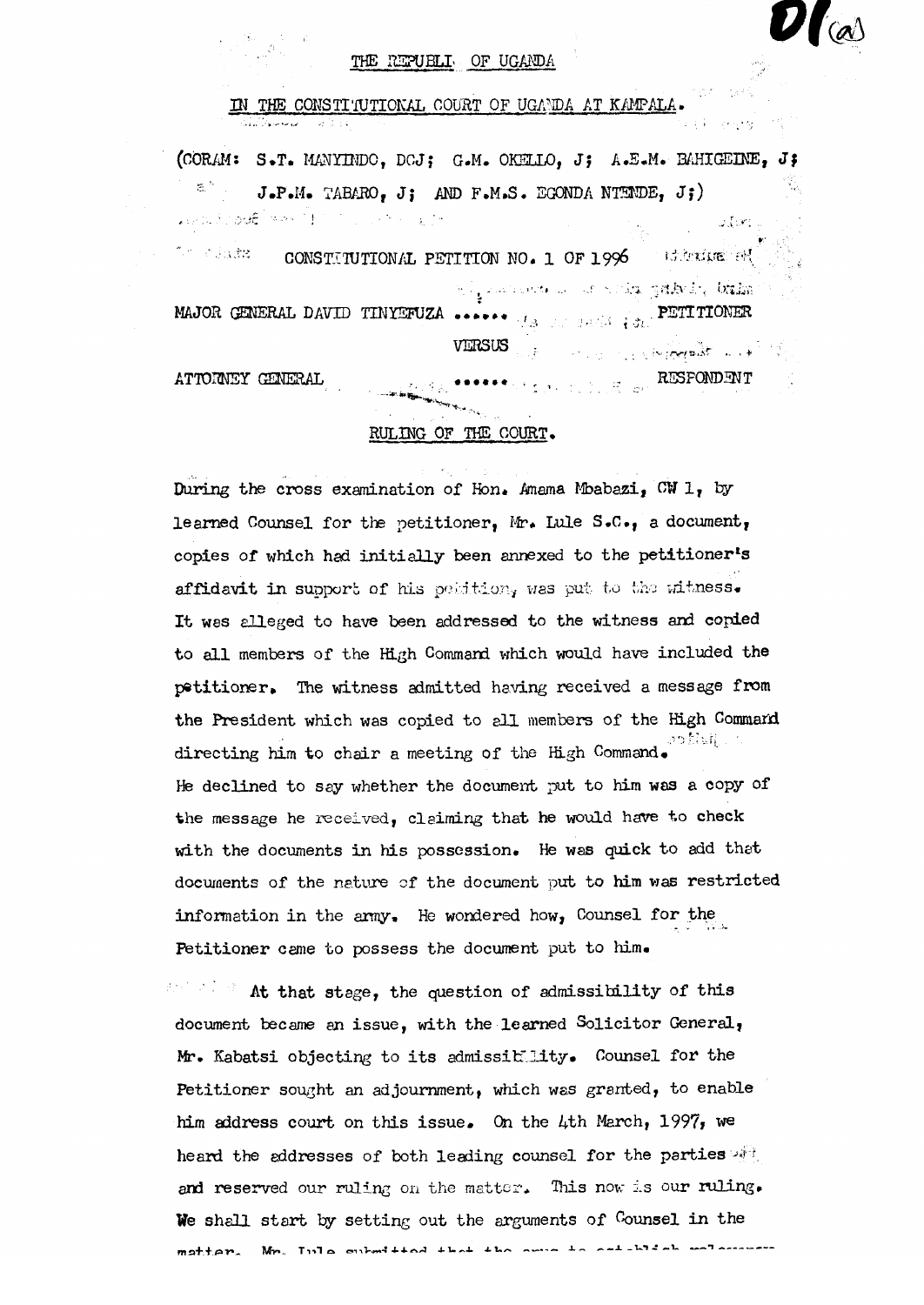And once he succeeds on the issue of relevancy then the burden to show that it is inadmissible shifts to the party seeking to exclude it. He referred to Sections 8, 9 and 14 of the Evidence Act and submitted that the document sought to be tendered is **relevant i n relation t o the elements raised i n those Sections.**  He submitted that the document shows preparation or a state of **mind giving ris e to a conduct by a party to a suit or by the partie s agent J that i t also introduces a fac t i n issue and rebuts the Respondents contention that no opinion has been arrived at i n**  regard to the Petitioner's resignation and that it is relevant for the determination of the issues before the court.

**Mr. Lule S.G. contended that i f this document was excluded,**  the Petitioner's right to enjoy a fair hearing enshrined in Article 28 of the Constitution and made non-derogable by Article 44 of the **Constitution would be violated . For the court would have excluded evidence essentia l to the determination of the Petitioner's rights.**  Mr. Lule S.C. also referred to Article 44 which grants any citizen a right of access to information in the hands of the state subject to certain exceptions where such information is likely to **prejudice the security or soveregnity of the state . But the onus would be upon the person claiming that such information falls**  within this exception to produce evidence before the court could س بن من محمد الله عليه الله عليه الله عليه الله الله من الله عليه الله عليه الله عليه الله عليه ال **make such a finding .**   $\pm 200$  superfigure excit  $\langle \hat{a} | \hat{b} \rangle$  ,  $\gamma_{\rm eff}$  in a regarded every specific control of  $\hat{a}$ 

boro imil Mr. Lule S.C. further contended that in case the court **found that the security of the State may be impaired by the disclosure , the Court could under Article 23(2) of the Constitution hear the matters that touch on the security of the State i n Camera,**  away from the Public and the press. For the evil intended to be **avoided was disclosur e to the Public and the Press. He referred to a number of English decisions which he submitted were dealing**  with the Common Law position which in his opinion, was comparable to our present Constitutional Provisions on the subject. These were :-

**( i )** Robison **V. State of South Australia [1931] AC 704.** 

**(2) Conway V Rimmer & Another [1968] AC 910**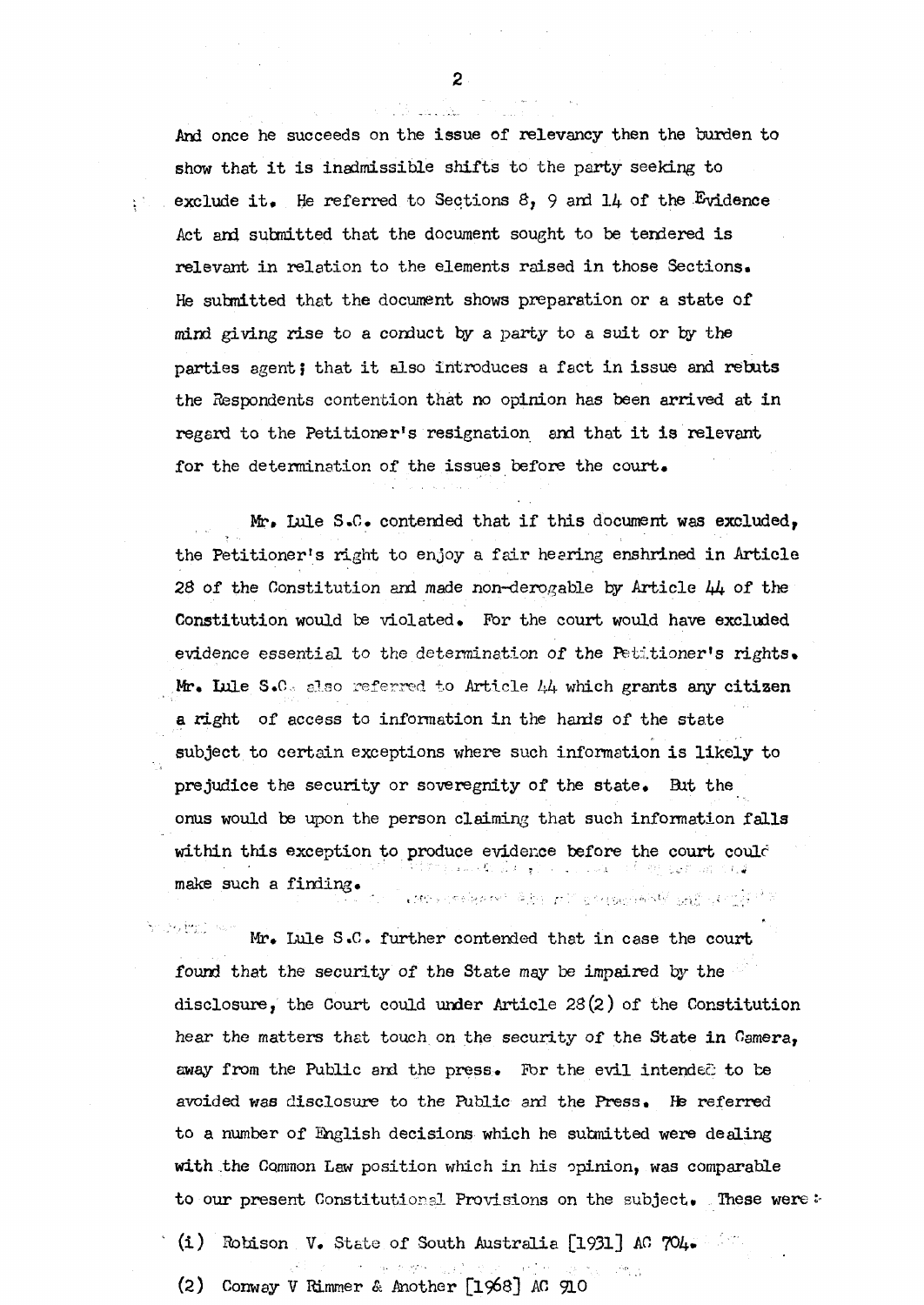- **(4) British Stee l Corporation vs. Granada Television [1981] AC 1096**
- **(5) BURMAH Oil Co, Ltd vs. Governner &, Co. of the Bank of England [1980] AC 1090.**

**Relying on these decisions, he submitted that the court must**  examine the document in issue first before forming an opinion one **way or the other . The English Courts operate under a system of**  Parliamentary Sovergnity unlike in Uganda, where it is the  $\sim 2$ **Constitution which i s supreme, rather than Parliament. Mr. Lule**  S.C. concluded that whatever reason may be advanced in the name **of Public interest, this must be subordinated to the upholding of**  fundamental rights and freedoms. And that if the contrary was **true i t would have been expressly stated so i n the Constitution.**  Mr. Peter Kabatsi, the Learned Solicitor General, opposed the **admissibilit y of this document on basicall y three grounds. Firstly , that the document in question was not** *en* **original document and was not in conformity with the form of material upon which** 

**such documents are transcribed, the source being a Radio message. He submitted that according to the testimony of Hon. Amama Mbabazi**  the Radio Message would be recorded in a message book but the **document shown to him was not i n that form. The document appeared**  to be a copy of the document copied from the minute book in **original hand.** He was not certain that the message in the document **i s the same message as the other members of the High Command received. Mr. Kabatsi dismissed the matter of relevancy of the**  document, contending that the court must first rule on its admissibility before dealing with its relevancy.

**Secondly, Mr. Kabatsi submitted, relying on Section 121 of the Evidence Act that this document relates to affairs of state and was therefore inadmissible without the consent of the head of department. H**e **referred** to the **evidence of Hon Amama Mbabazi which he said was very categorical about this matter. He**  contended that Section 121 was not affected by Article  $\mu$  of the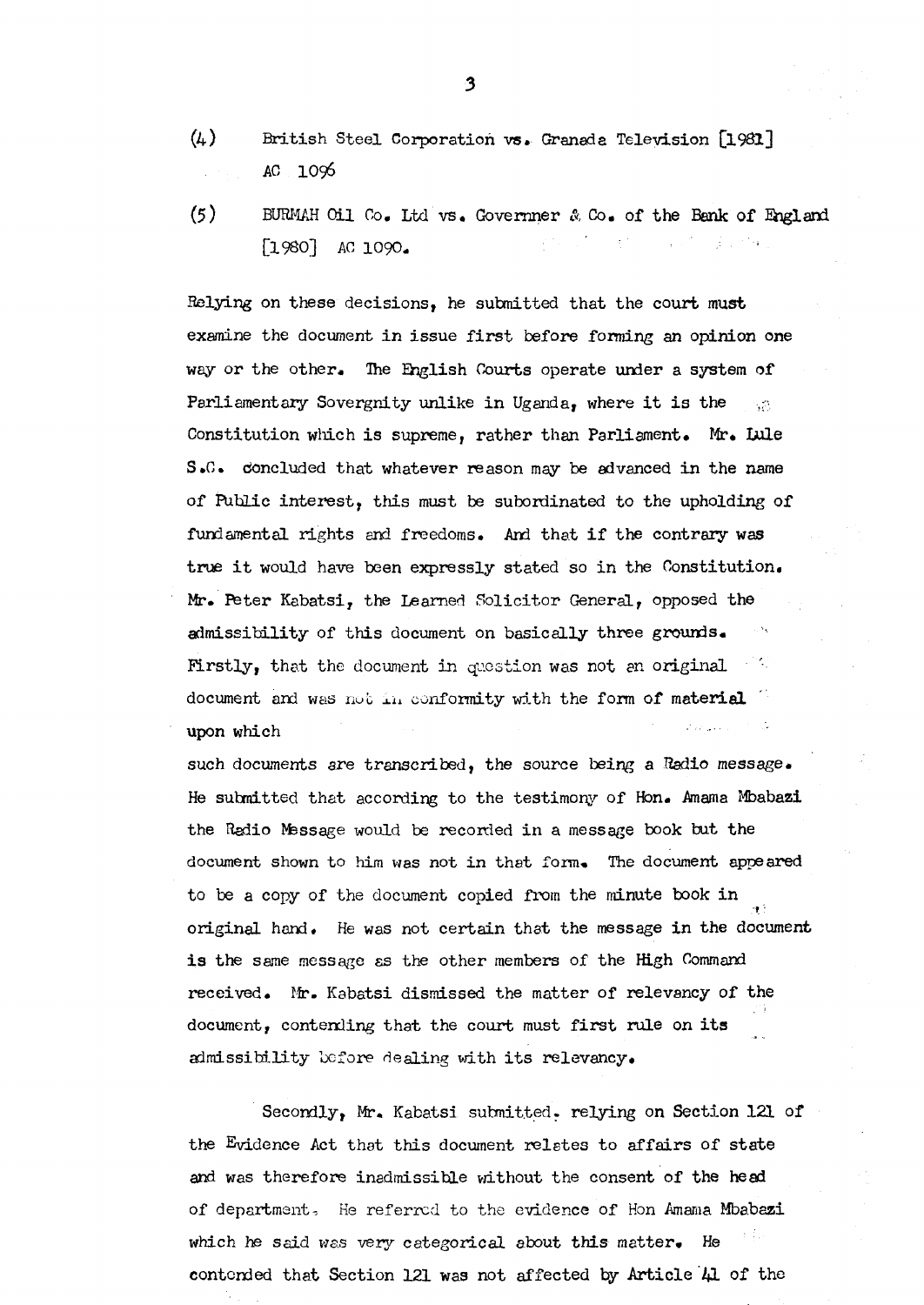**Constitution, which in any case, contains an exception to the** right of access to information if the matter touches on state **security. He submitted that S. 121 and other Laws were saved by Article 273 of the Constitution.** 

Thirdly, Mr. Kabatsi, contended that the Petitioner failed **to follow the correct procedure i n gaining access to the document**  he desired to put in evidence. This was provided for under Section 74 of the Evidence Act which deals with access to Public **documents.** 

Mr. Kabatsi referred to Field's Law of Evidence, 10th **Edition which i s a text book on the Indian Evidence Act, whose section 123 i s similar to Section 121 of our Evidence Act. Without referring to any particular case therein, he submitted that we should find Indian decisions interpreting this Section more persuasive than English decisions which deal with the Common Law rather than a statutory enactment. He conceded that the courts**  can inquire into the validity of the claim for state privelege but **once stat e privileg e i s accepted, the document i n question i s inadmissible.** 

**Mr. Kabatsi further submitted that Articl e 44 i s not absolute and when read together with Articl e 41 permits derogation i n matters related to stat e security . He concluded that this i s**  a highly classified document failing within information excepted **by Articl e 41 . He prayed that the document be found inadmissible , but i f found admissible, the public and the press be excluded from**  the hearing related to it. He was somewhat apprehensive that the document, if admitted, would form part of the court record and **judgement;** and  ${}^{\text{CCQ}}}$  queri<sup>t</sup> is could become public, which was the **evi l desired to be eliminated by it s inadmisibility . We have looked at the document sought to** be **admitted i n this case . Without setting out its contents, it is clear to us that it, inter alia , deals with matters that are i n issue i n the Petition before us.**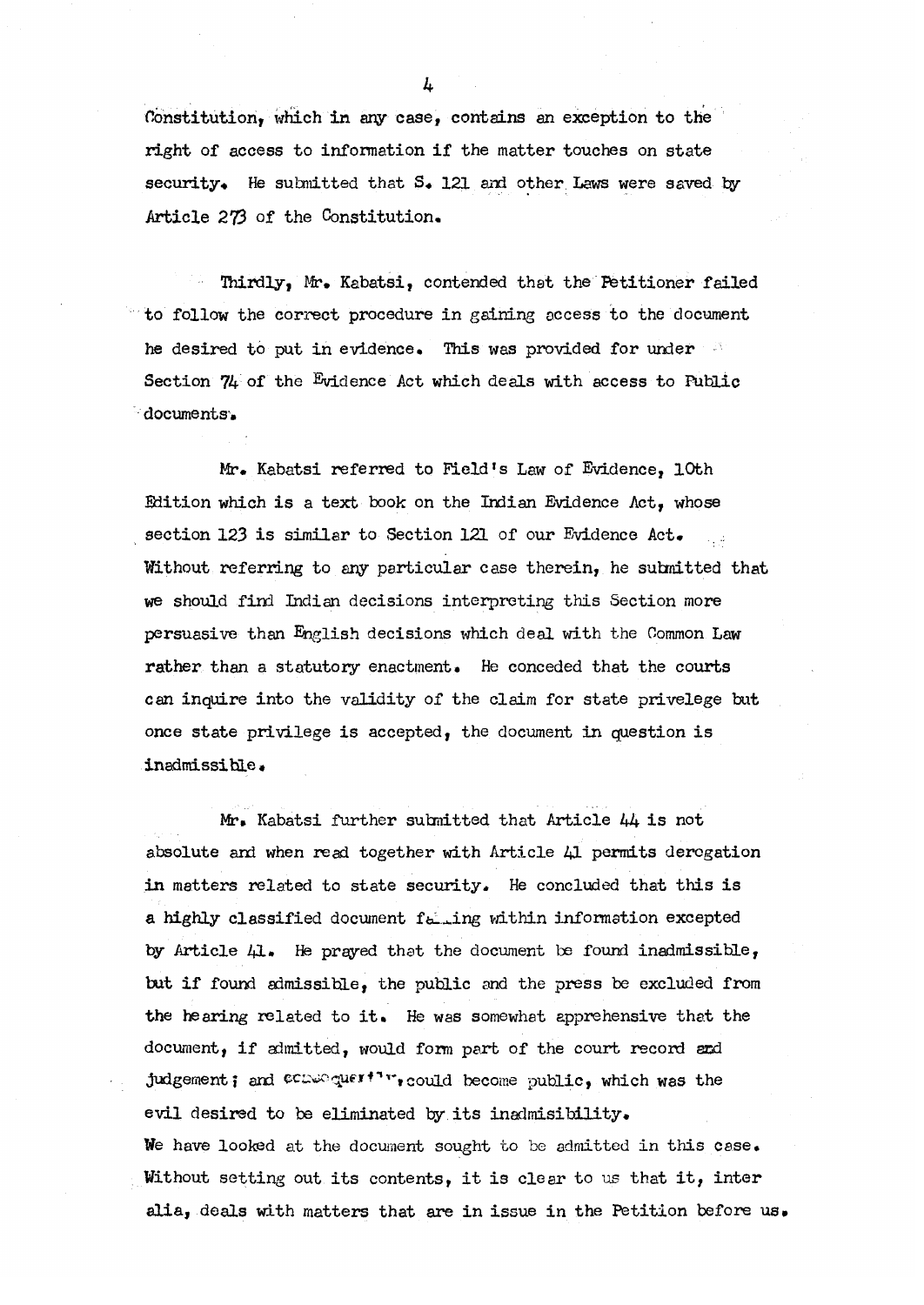To that extent the document is relevant to the case for the Petitioner. Hon. Amama Mbabazi admits that the petitioner could have received a copy of the Message addressed to the Minister of State for Defence and copied to all the members of the High **Command which include the Petitioner . It is the case for the**  Petitioner, as put to Hon. Amama Mbabazi, that the Petitioner **received the message i n the document i n question. The testimony of Hon. Amama Mbabazi which was to the effec t that the message calling for the meeting of the High Command was received by the Petitioner ; communication of this nature is highly classifie d**  and is not supposed to be bandied about; it is intended to keep the confidentiality of information and that he would not confirm the correctness of the message unless he compared it with the **message as recorded i n the messages book. The Petitione r lai d the necessary** back ground for the document to be put to the witness. The witness was ready and willing initially to identity the contents, especially as he is in a position to compare with his **own record of the same message. We would not accept the arguments by Mr. Kabatsi that this document not being the original document**  received by the witness or not being in the form the witness **expected it to be was inadmissible.** It is not in dispute that **the communication i n issue was a simultaneous radio communication to several people including the Petitioner . The document put t o**  him is alleged to be the contents of the Radio message addressed **to al l of them. It i s the substance of the communication that was**  put to the witness. And his response was, inter alia, a recognition **of the same.** *It* **is up t o the Respondent to choose to deal with the details of the contents of the document or not i n re-examination.**  Otherwise the document, in our view, cannot be rejected on the **ground that i t i s not i n the form the witness expected i t to be. The recording of the message at the various reception centres**  to which it was sent would form an original document of the **message so received and recorded at that particular reception point.** 

5

 $\ldots/6$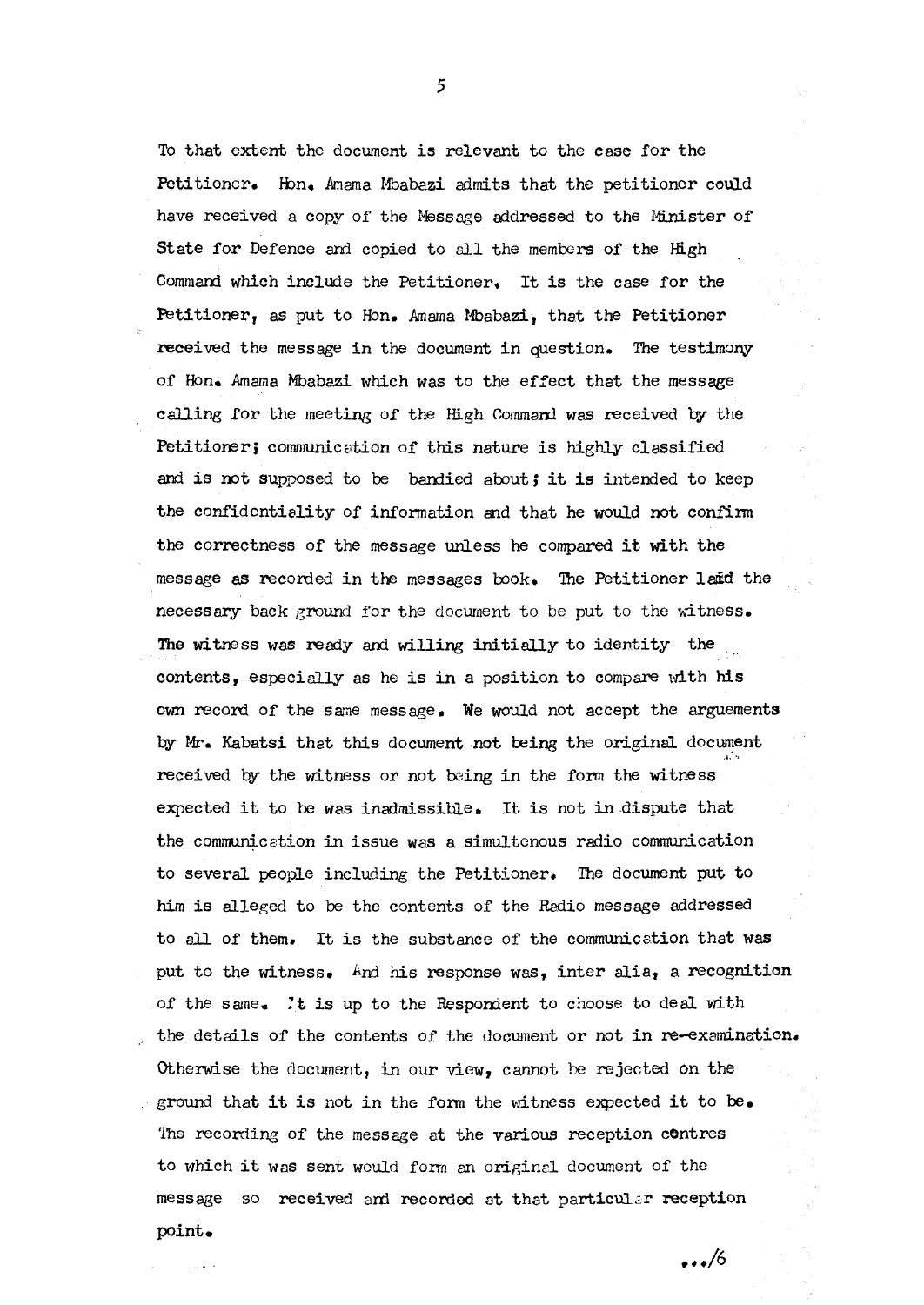**Mr, Kabatsi appeared to cast doubt on the contents of the document when he submitted that he i s not sure that the contents of this document are similar with the messages received by other members of the High Command. This i s a matter that can be dealt**  with by calling further evidence. But it is sxiomatic, that in the next breath, it is the contention of the Respondent that this **document i s protected from disclosur e to court by Section 121 of the Evidence Act. , What must be protected under Section 121 of**  the Evidence Act are "official records relating to any affairs of **state" In our opinion to invoke Section 121, one must be**  satisfied that the document in question is an official record **relating t o affair s of state . If i t i s not an officia l record, then Section 121 cannot be invoked. Therefore, if, as the Learned**  Solicitor General submitted this document was protected from court **by Section 121 of the Evidence Act, i t must necessaril y be an officia l record relating to affair s of state . It cannot therefore**  be rejected on the ground that it is not an official record of **the recording or transcribing of the radio message received by the witness and other members of the High Command including the Petitioner . Unless Mr. Kabatsi's**  reliance on Section 121 of the Evidence Act was in the alternative **to his first ground, the two may appear to be inconsistent with each other . He did not se t i t up as an alternative head of opposition.** 

We wish row to turn to the consideration of Section 121 of **the Evidence Act together with Article s 28, 41 , 43 , 44 and 273** *of*  **the Constitution of Uganda. It may be pertinent to point out that**  the Evidence Act is of quite old vintage in this jurisdiction **having come into operation on 1st August, 1909, as Mr. Kabatsi so rightl y pointed out.** 

.../7

Section 121 provides: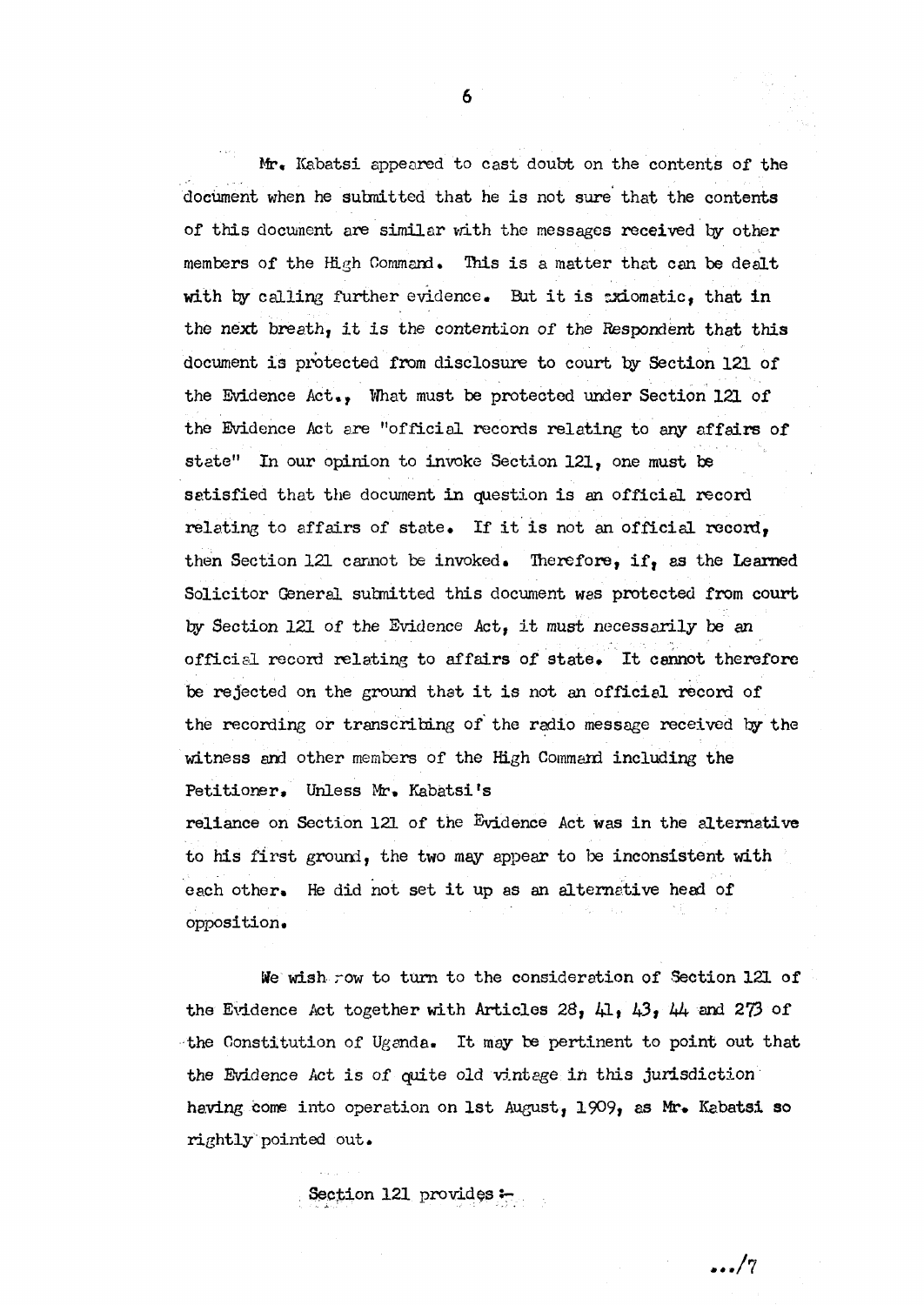**"No one shall be permitted to give any evidence derived**  from unpublished official records relating to any affairs **of state , except with the permission of the office r at the head of the department concerned, who shall give or with hold such permission as he thinks fit . (emphasis ours.)"** 

It is clear from the foregoing section that where a matter related **t o affair s of stat e evidence of i t could be inadmissible i n court**  if it came from unpublished official records relating to any **affair s of stat e except with the permission of the office r at the head of the department. In the instant case , that consent i s not available . From a perusal of the extract from Field's Law of evidence given to us by Mr. Kabatsi, i t i s clea r that i t i s not enough for the office r at the head of the Department or counsel for the stat e t o claim privelege , the stat e has a duty t o establish**  that the privelege applies. It is possible for the court to find **that the privelege does not apply depending on the facts of the case .** 

**At page** 5290 **of the book i t i s stated:-**

"......An invocation of a supposed inherent secrecy in all official acts and records can lend itself" to mere sham and evasion" and **applied i n such a spirit,** 

> 'it tends to become merely a technical advantage on the side of the party who happens to be interested as an official and to be in possession **of important proof."**

There is a long catena of decisions in which warnings **have been given by courts of the menace which the supposed**  privilege implies to individual liberty and private right, and to the potency of its abuse. The highest courts consider the **privileg e i s a narrow one and most sparingly to be exercised."** 

The principle behind section 123 of the Indian Evidence Act which  $\therefore$   $\therefore$   $\therefore$   $\therefore$   $\therefore$   $\therefore$   $\therefore$   $\therefore$   $\therefore$   $\therefore$   $\therefore$   $\therefore$   $\therefore$   $\therefore$   $\therefore$   $\therefore$   $\therefore$   $\therefore$   $\therefore$   $\therefore$   $\therefore$   $\therefore$   $\therefore$   $\therefore$   $\therefore$   $\therefore$   $\therefore$   $\therefore$   $\therefore$   $\therefore$   $\therefore$   $\therefore$   $\therefore$   $\therefore$   $\therefore$   $\therefore$   $\therefore$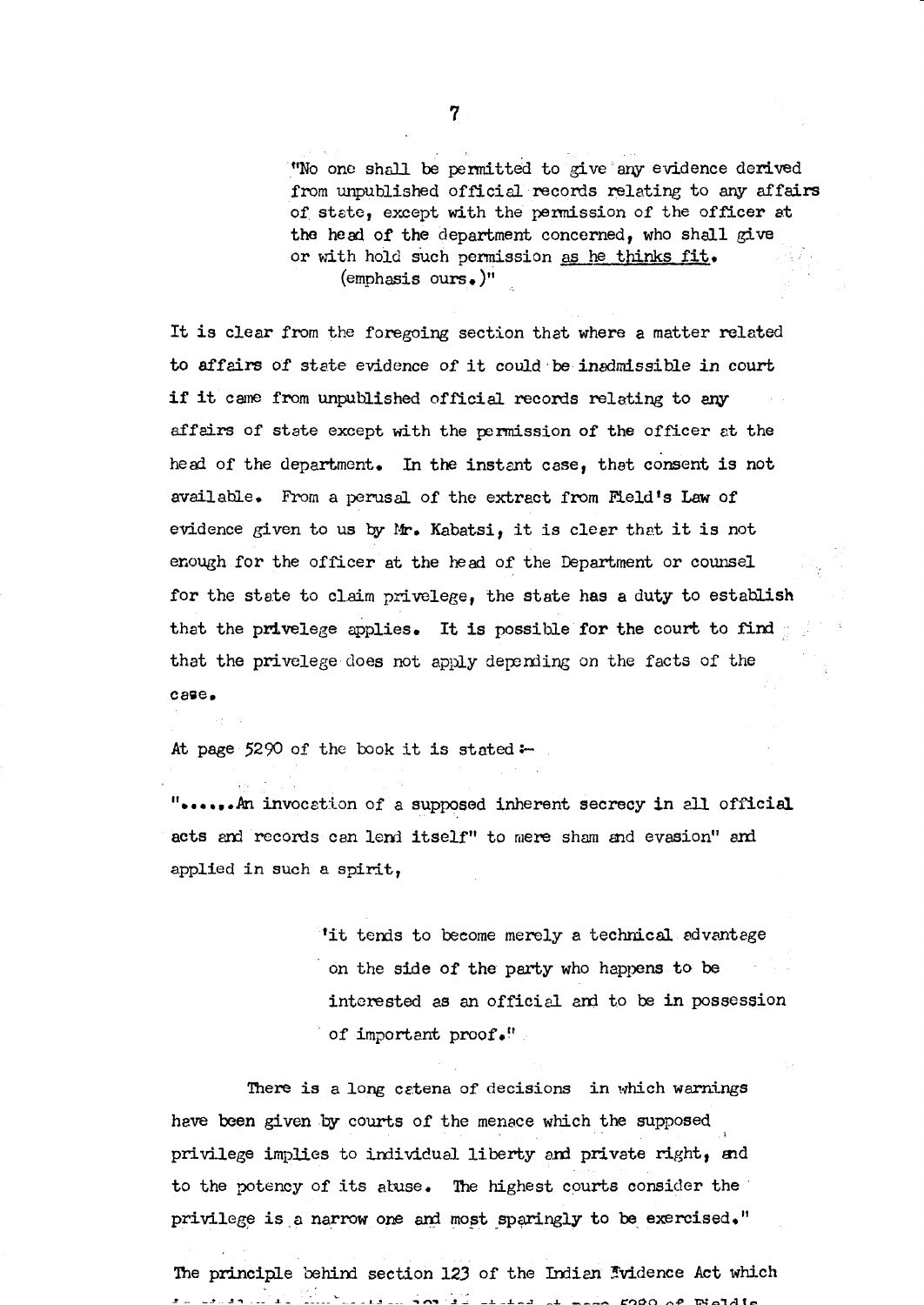**"No one shall be permitted to give any evidence derived**  from unpublished official records relating to any affairs **of state , except with the permission of the office r at the head of the department concerned, who shall give or with hold such permission as he thinks fit . (emphasis ours.)"**  Division of the 194

It is clear from the foregoing section that where a matter related **to affair s of stat e evidence of i t could be inadmissible i n court**  if it came from unpublished official records relating to any **affair s of stat e except with the permission of the office r at the head of the department. In the instant case , that consent i s not available . From a perusal of the extract from Field's Law of evidence given to us by Mr. Kabatsi, i t i s clea r that i t i s not**  enough for the officer at the head of the Department or counsel for the state to claim privelege, the state has a duty to establish that the privelege applies. It is possible for the court to find **that the privelege does not apply depending on the facts of the case .** 

At page 5290 of the book it is stated:

**"......An invocation of a supposed inherent secrecy in all official** acts and records can lend itself" to mere sham and evasion" and **applied i n such a spirit,** 

> 'it tends to become merely a technical advantage **on the side of the party who happens to be** interested as an official and to be in possession **of important proof."**

There is a long catena of decisions in which warnings **have been given by courts of the menace which the supposed**  privilege implies to individual liberty and private right, and to the potency of its abuse. The highest courts consider the **privileg e i s a narrow one and most sparingly to be exercised."** 

**The principl e behind section 123 of the Indian Evidence Act which**  is similar to our section 121 is stated at page 5289 of Fieldie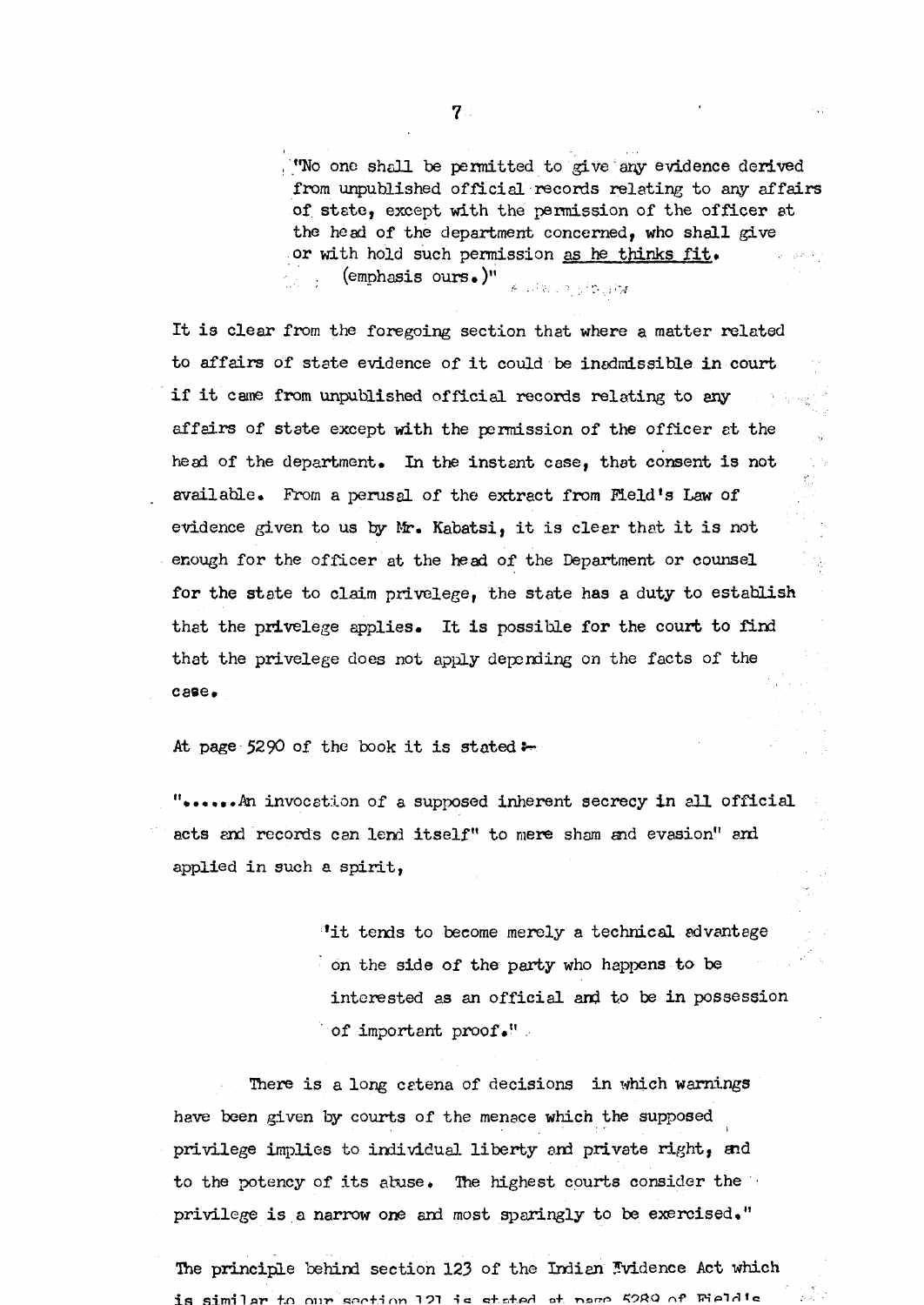**" 1 . Principle - i t i s no doubt true that Section 123**  is a recognation of the principle that interest of all subjects of the state is superior to the interest of any one of them, but at the same time, the state must show that the claim of privelege strictly falls **within the four corners of the provisions of the Law which tends to deprive the subject of evidence on**   $matters$  directly in issue"

**Section 121 and al l other existing Law at the time of the promulgation of the current constitution was saved by Articl e 273 of the Constitution.** 

**It reads:-**

**"** 273(1) Subject to the provisions of this article, **the operation of the existing law after the coming**  into force of this constitution shall not be affected by the coming into force of this constitution but **the existing law shall be construed with such modifications, adaptations, qualifications and**  exceptions as may be necessary to bring it in **conformity with this Constitution.**  Long Alexandr

**2 . For the purposes of this article , the expression "existing Law" means the written and unwritten Law of Uganda or any part of i t as existed immediately**  before the coming into force of this Constitution, **including any Act of Parliament or Statute or**  Statutory Instrument enacted or made before that date which is to come into force on or after that **date."** 

The Evidence Act is part of the existing written Law and it must **be construed with such modifications, adaptations, qualifications**  and exceptions as may be necessary to bring it into conformity with the Constitution. This is necessary, not only because it is **provided for under Article 273 of the Constitution, but because under Article 2 the Constitution i s the Supreme Law of the land with binding force on al l authoritie s and persons throughout**  Uganda. And it prevails, under Article 2(2) over any other Law **or Custom Inconsistent with it , and such Law or Inconsistency shall**  be void. In applying any Law in existence at the time of the promulgation of this Constitution, it has to be tested against **the provisions of the Constitution under Article s 2(2 ) and 273**  in order to ensure that it conforms to the Constitution.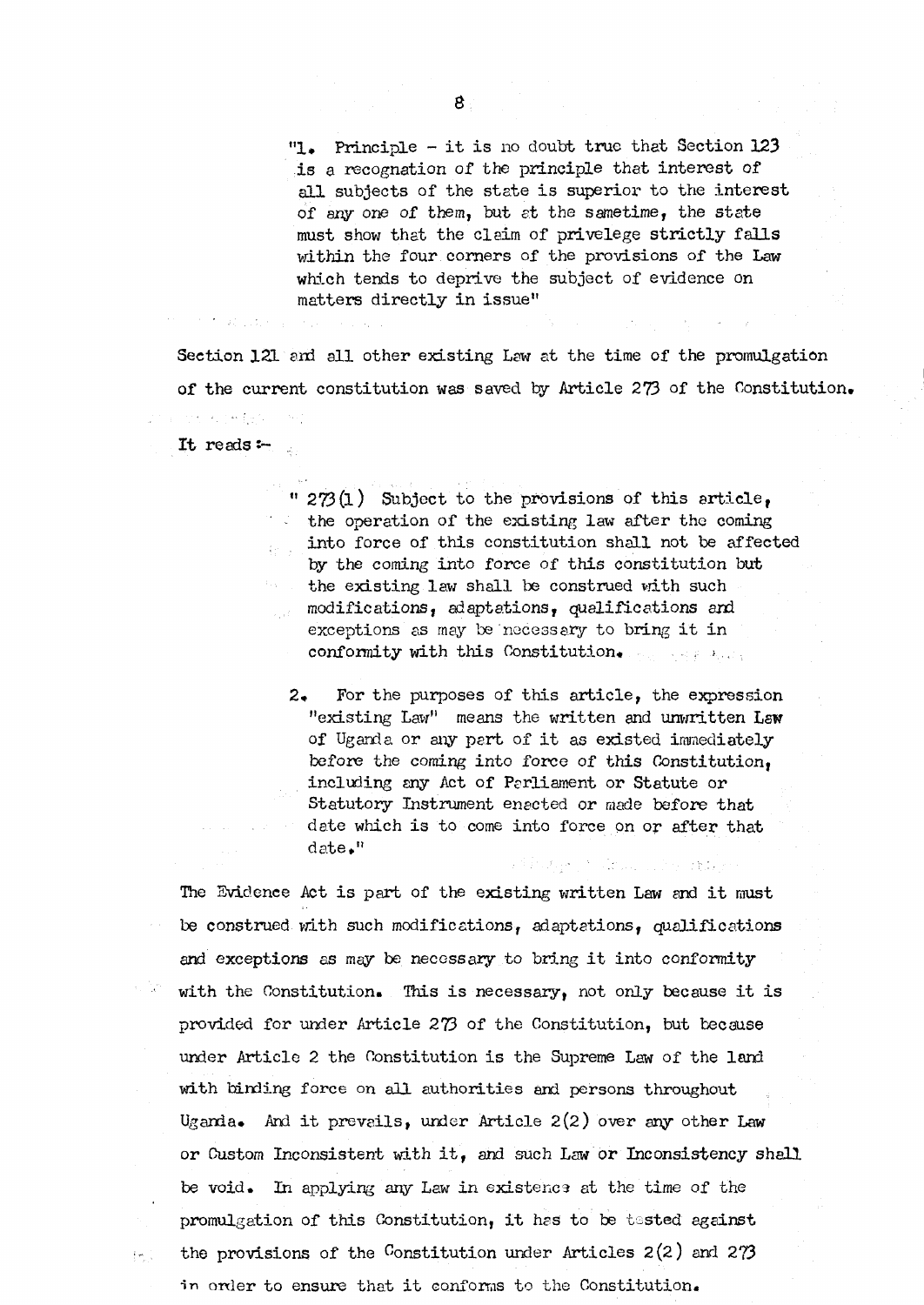**The Petitione r has canvassed Article s 28(1) 41 , 43 and 44 as**  establishing a superior right of the Petitioner to have the **document admitted i n evidence against the case for none-admission**  based on section 121 of the Evidence Act. We shall set out the **said articles.** 

**Article** *28* **(1) reads:** i medianog alamban (1) (199

> **"In the determination of Civil rights and obligations or any Criminal charge, a person shall be entitled to a fair , speedy and Public hearing before an independent and impartial court or tribunal established by law."**

**Articl e 41 state s :-**

**(1)** Every citizen has a right of access to information **i n possession of the stat e or any other organ or agency of the stat e except where the releas e of, the information i s likel y to prejudice the security or Sovereignity of the State or interfer e with the right t o privacy of any other person.** 

**(2) Parliament shall make Laws prescribing the classe s of information referred to in clause (1) of this article** and the procedure for obtaining access to that information.

**(emphasis i s ours.)"** 

**Article 43 deals with the general limitation on fundamental Rights and other human rights and freedoms. It states: -**

> **" (1) In the enjoyment of the rights and freedoms prescribe i n this Chapter, no person shall prejudice the fundamental or other human rights and freedom of others or the public interest.**

> > . . . 40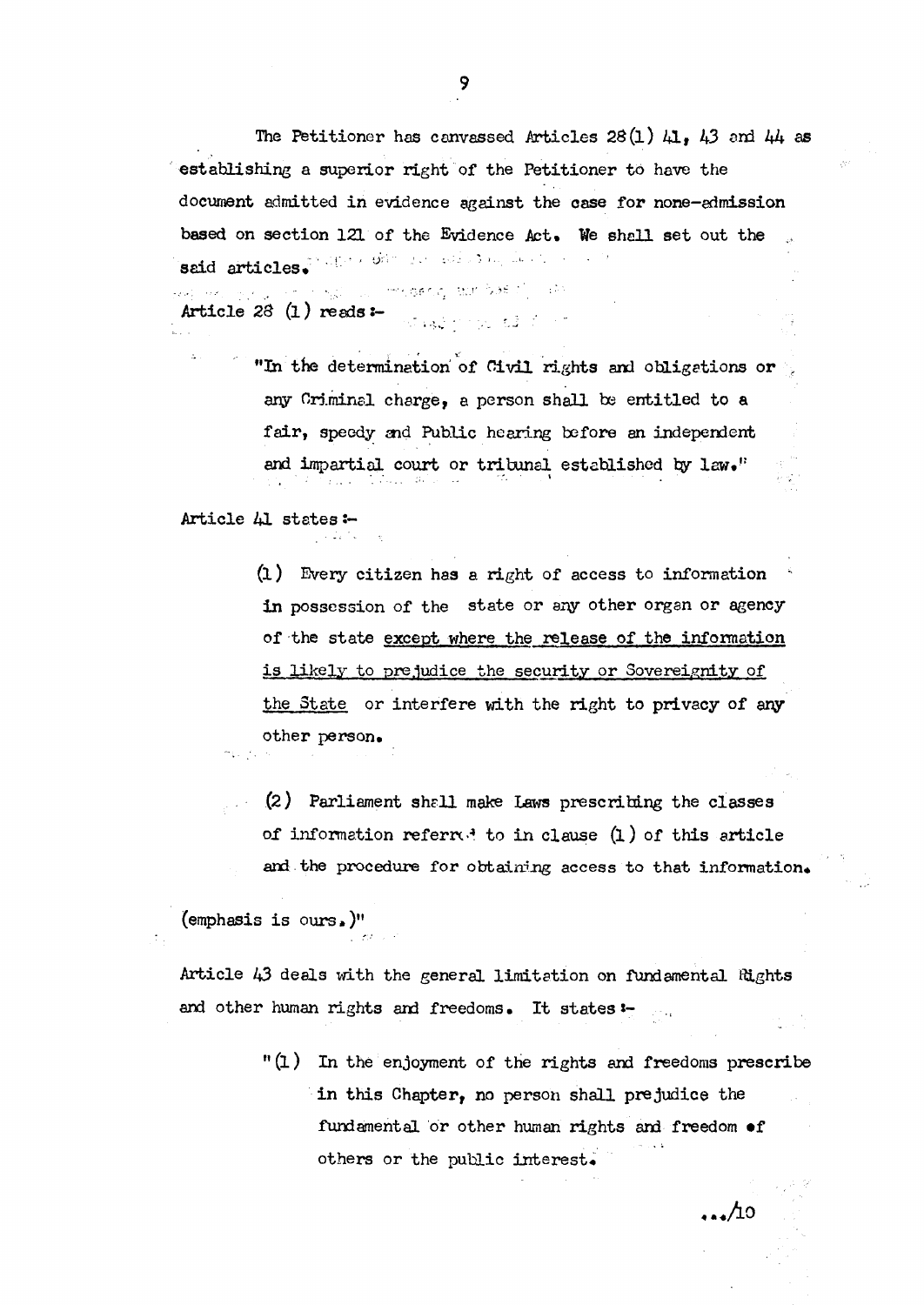**(2) Public interest under this articl e shal l not permit -**

(a) political persecution;

**(b) detention without tria l** 

**(c) any Limitation of the enjoyment of the rights and freedoms prescribed by this chapter beyond what i s acceptable and demonstrabl y justifiabl e**  in a free and democratic society, or what is provided in this Constitution."

**Article 44 then further entreches certain rights by prohibiting derogation from the enjoyment of the following rights and freedoms -**

> **(a) freedom from torture , cruel, inhuman, or degrading treatment or punishment}**

**(b) freedom from slavery or servitude;** 

**(c) the right to fai r hearing;** 

**(d) the right to an order of habeas Corpus"** 

Before discussing the above provisions and their relationship to the matters before us now, it may be useful at this stage to set out what principles we regard as applying to the Interpretation of **Constitutional provisions. We wish to refer , i n this regard to**  the remarks made by Warren C.J. in Troop vs. Dulles 356 US 86, 2L **Ed 630, 785 c t 590 (1958):-**

in p

**"In concluding as we do that the eighth Amendment forbids: congress to punish by taking away citizenship, we are**  mindful of the gravity of the issue inevitably raised **whenever the Constitutionality of an Act of the National Legislature i s challenged. No member of the court believe s that i n this case the statut e before us can be construed to avoid the issue o***f* **Constitutionality.**  That issue confronts us, and the task of resolving it **i s inescapably ours.**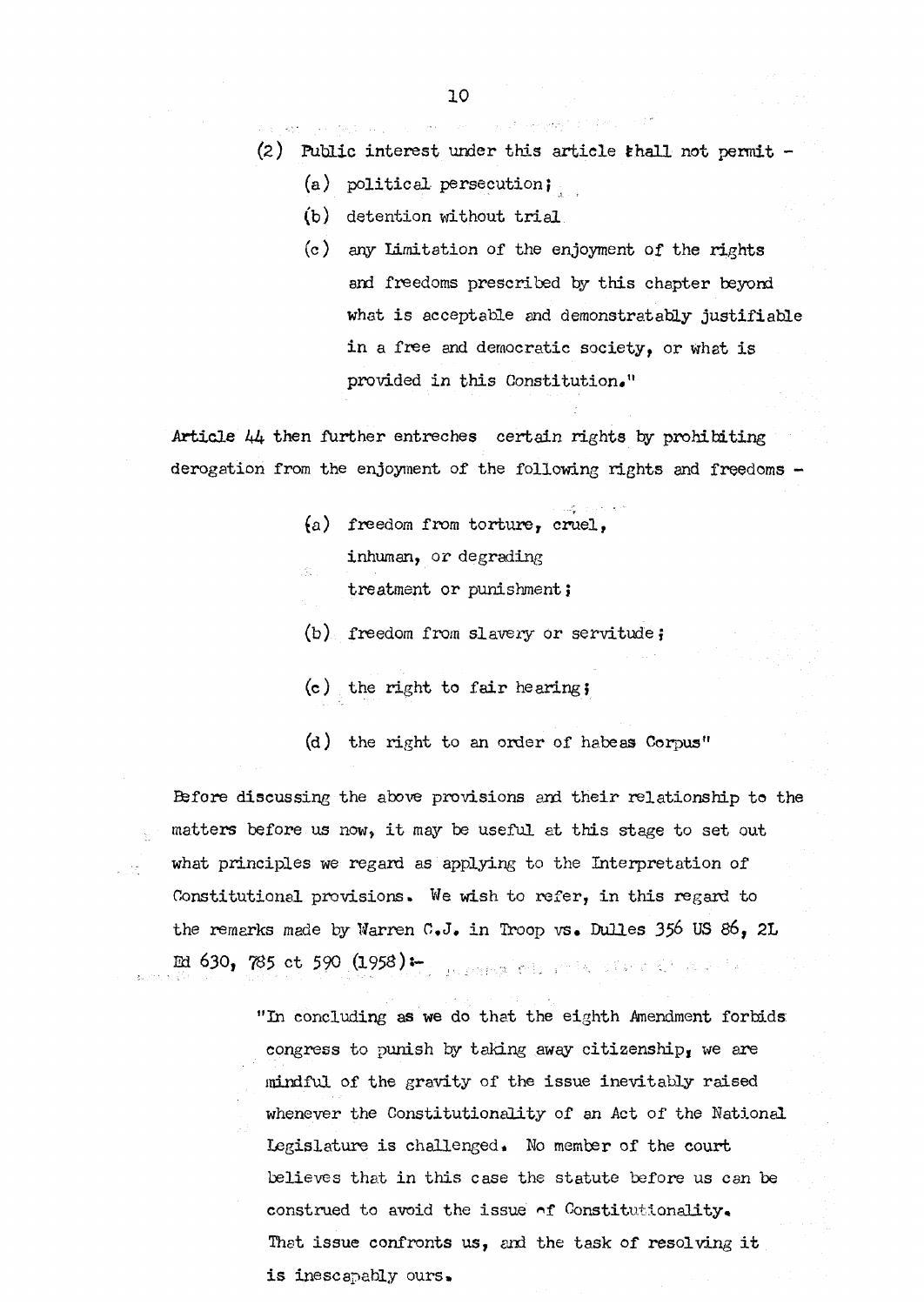This task requires the exercise of judgement, not the reliance **upon personal preferences. Courts must not consider the wisdom of statute s but neithe r can they sanction as being merely unwise that which the Constitution forbids.**  Luir Inne

**We are oath bound to defend the Constitution. This obligation requires that congressional enactments be judged by the standards**  of the Constitution. The judiciary has the duty of implimenting **the Constitutional safeguards that protect individual rights.**  When the Government acts to take away the fundamental right of **citizenship, the safeguards of the constitution should be examined with special deligence .** 

**The provisions of the Constitution are not time-worn adages or hollow shibboleths. They are vital , Living principle s that**  authorise and limit governmental powers in our nation. They are **rules** of government. When the constitutionality of an Act of Congress is challenged in this court, we must apply those rules. If we do not the words of the Constitution become little more **than good advice.** 

When it appears that an Act of Congress conflicts with one of those provisions, we have no choice but to enforce the paramount **commands of the Constitution. We are sworn to do no less . We cannot push back the limits of the Constitution merely to accommodate challenged Legislation. We must apply those Limits**  as the Constitution prescribes them, bearing in mind both the **broad scope of Legislative discretion and the ultimate responsibilit y of Constitutional Adjudication."** 

These remarks were cited with approval in Zimbabwe Supreme **Court decision of A Juvenile vs. the State 1989 LRC (const) 774**  at page 787 by Dumbutshena C.J. We would respectfully agree that it is the duty of this court to enforce the paramount **commands of the Constitution. The current thrust of highly persuasive opinions from courts in the common wealth is to**  $\in$ **apply a generous and purposive construction of the Constitution**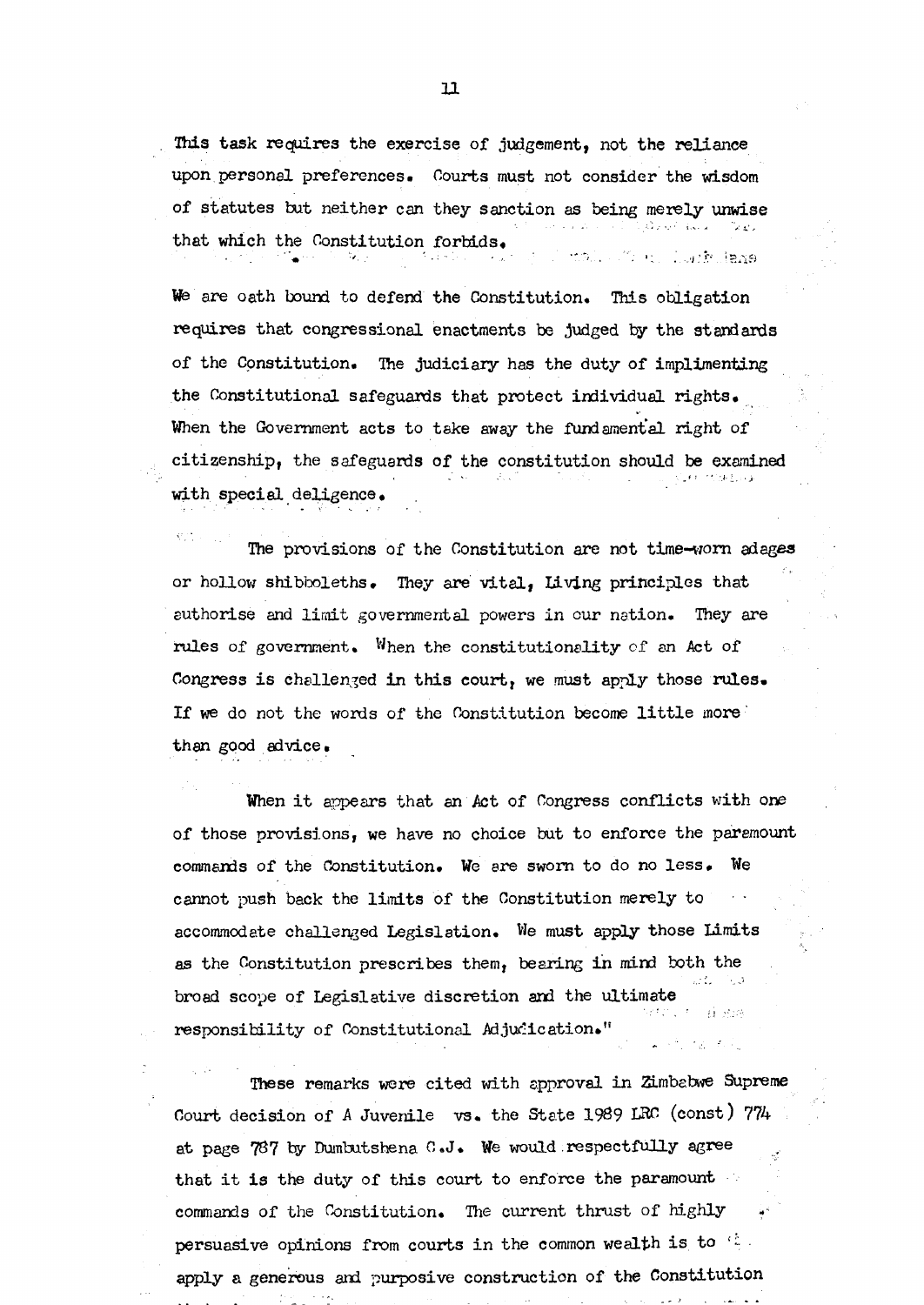We believe that this is in harmony with the three fold injunction contained in Article 20(2) commanding the respect of; upholding **and promoting of rights and freedoms of the individual and groups**  enshrined in Chapter 4 by all organs and agencies of government and by all persons. To hold otherwise, may be to suggest that Article  $20(2)$  is idle and in vain. as the project with a service large

u dan s We now turn to the construction of Article 41 of the Constitution. This provision confers on all citizens the right **of access to information i n the possession of the stat e or any other organ or agency of the stat e except where the releas e of the**  information is likely to prejudice the security or soveregnity **of the stat e or interfer e with the right to the privacy of any other person. A citizen , including the applicant, i s given a right of access to information i n the possession of the stat e or**  any of its organs. This right is restricted only in cases where **release of the information i s likel y to prejudice, as claimed i n this case , the security of the state .** 

If the state objects to release of the information it must show **that the releas e of the information i s likel y t o prejudice the**  Security of the state. This can only be stablished by evidence **to show the prejudice the security of the stat e would suffer . No evidence has been adduced to support such a claim.** 

a di Panas Secondly, it would appear the mischief is in the release of information to the citizen, probably with the consequence that **such information may be made Public prejudicing the security of the state . If the releas e i s i n a limited context, i.e . i f i t i s denied to the Public and the press but made available to the court**  and the parties for the determination of issues between the state and such party, then, prejudice to the security of the state is **averted. This i s possible by holding a hearing i n Camera as authorised by Articl e** *28(2)* **of the Constitution. The document**  in question, it is conceded, is in the knowledge of the Petitioner. **He was one of the persons intended to receive it. It is upon the of this document** would prejudice **the**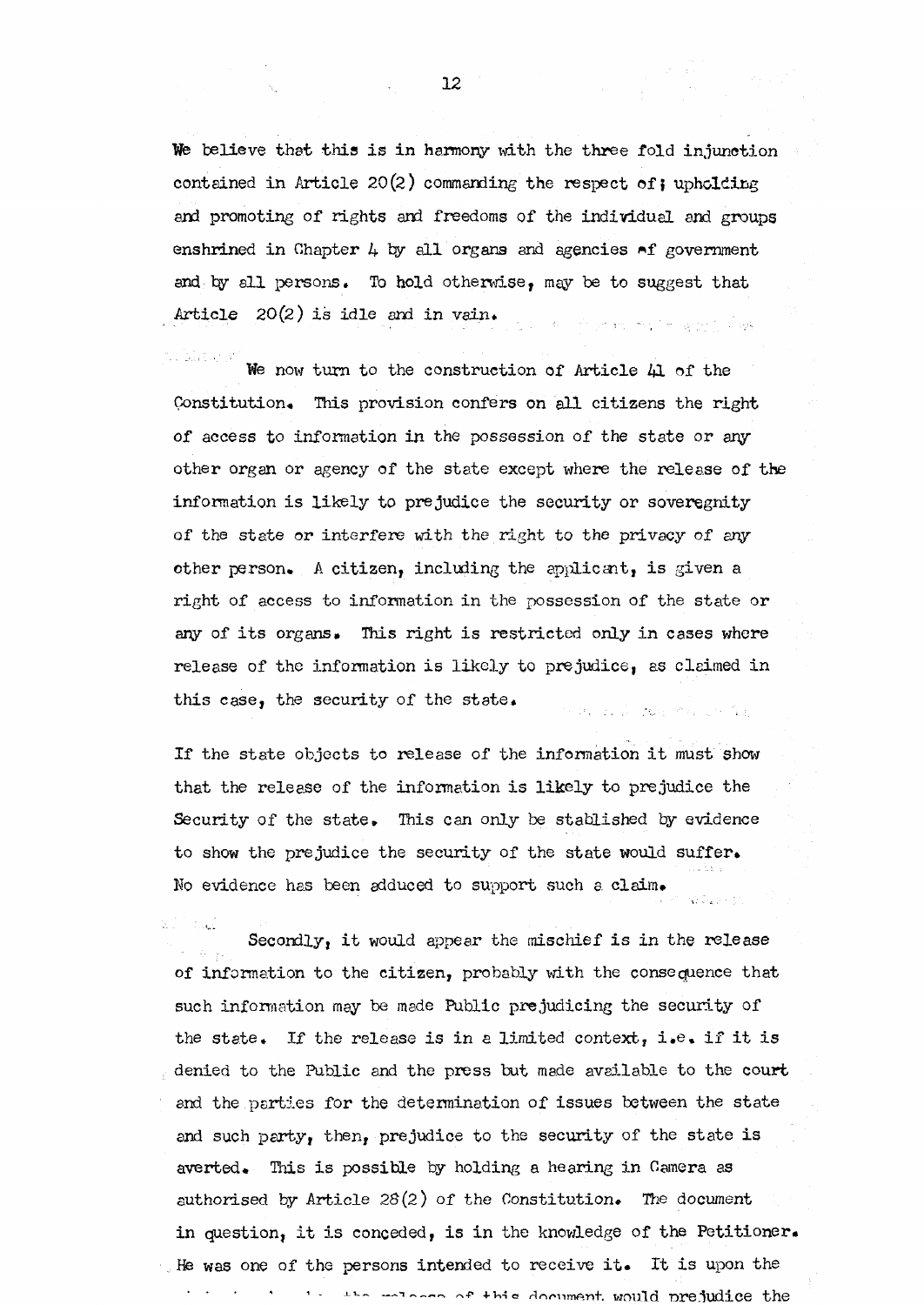It is not enough to raise State Security without more. The **exception in Article** 41 cannot be said to be consistent with **Section 121 of the Evidence Act as argued by Mr. Kabatsi.**  In our opinion, Section 121 gives unquestioned power to the head of Department to give or withhold permission as he thinks fit to a person who desires to produce such a document. He is the sole **judge of this matter. He does not have to give a reason or be**  accountable to anybody for the exercise of this power. If applied together with Article 41 of the Constitution, it would override a **Citizen's right of access to information i n Government hands which**  is a fundamental right enshrined in Chapter 4 of the Constitution. The head of Department could deny a citizen the right of access to **information which i s not excepted by Articl e 41; for affair s of**  state as a term of art is much wider than security of the state or Sovereignity or interference with right to privacy.

 $\sqrt{2}$  ,  $\sqrt{2}$ **It is important to note that the right** *of* **access to**  information could be said to be one of the latest generation of **rights.** It is not referred to in the  $1\%$ 7, 1966 and  $1962$  <sup>60</sup> Constitutions. In our view Article 41 overrides Section 121 of **the Evidence Act which section could unreasonably** be **used to deny**  vital information to the Citizens by Government and or its officers. As stated in Field's Law of Evidence, at page 5290 there is along catena or chain of decisions in which warnings have been given by the Courts of the menace which the supposed privelege implies to individual liberty and private rights and to the potency of its abuse. It is this menace, in our view, that Article 41 sets out **t o correct. The right of access to information must include the**  right to use such information in a court of law in support of a **Citizen's case . We find that Section 121 of the Evidence Act i s**  inconsistent with Article 41 of the Constitution. And therefore it cannot bar the admissibility of the document in question.

It may perhaps be pertinent by analogy to refer to remarks of a Singaporean court of Appeal decision in Chng suan **Tze and others** vs . **Minister of Home affair s and others [1989 LRC [c**ons] **683. In that case the court was considering judicia l**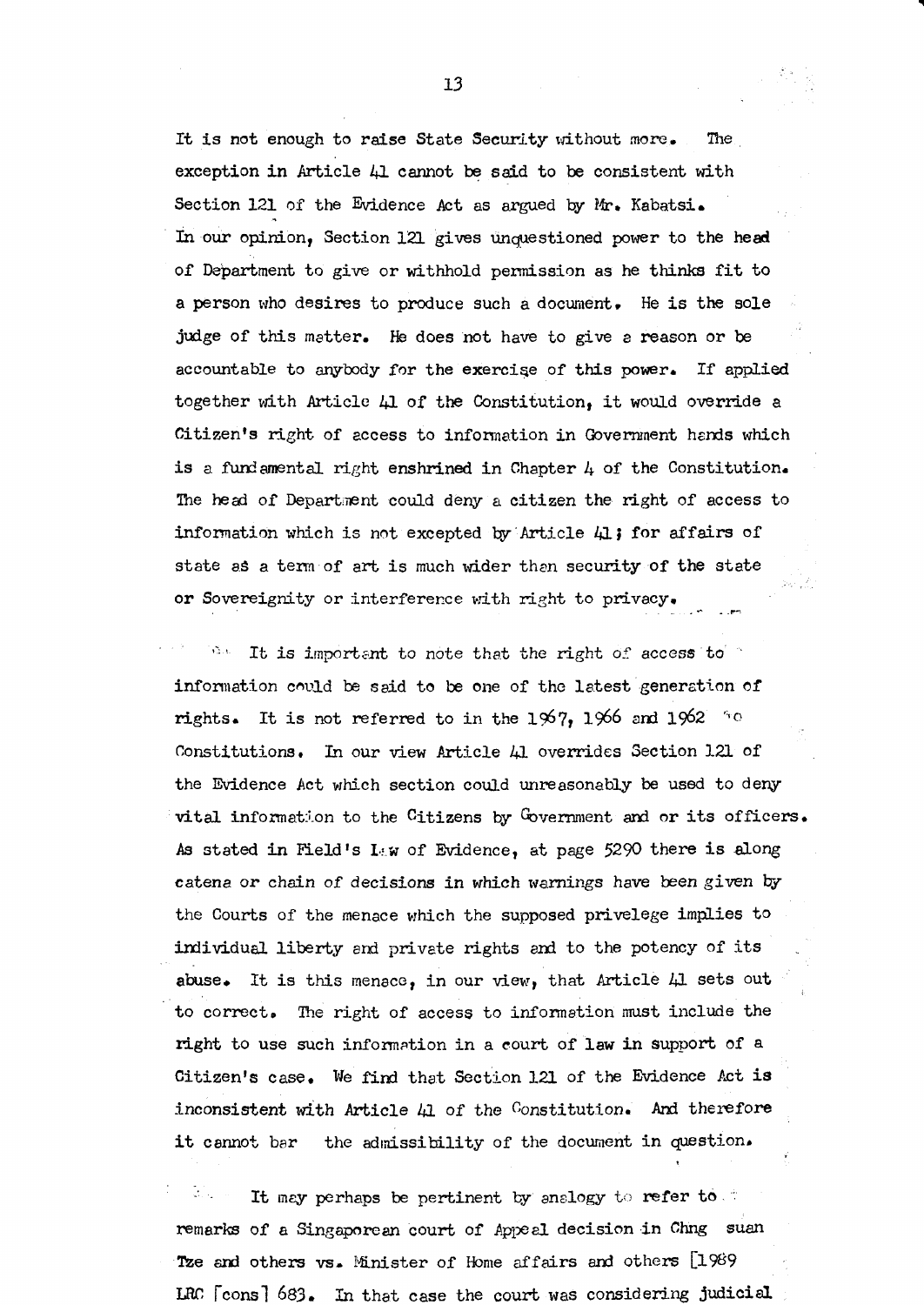**The issue was whether to apply a subjective or an objective test . The court at page 710 stated** 

The Commission of the Commission of the Commission of the Commission of the Commission of the Commission of the

"There is one other reason for rejecting the subjective test. **In our view, the notion of a subjective or unfettered discretion i s contrary to the rule of law. All power has lega l limits and the rule of Law demands that the Courts**  should be able to examine the exercise of discretionary power. If therefore the executive in exercising its **discretion under an Act of Parliament has exceeded the four corners within which the Parliament has decided it can exercis e it s discretion, such an exercis e of**   $\bar{\lambda}$  and  $\bar{\lambda}$ discretion would be ultra vires the Act and a Court of **Law must be able to hold it to be so."** 医反应 医粘液

**The Constitution has determined that a Citizen shall have a right of access to information i n stat e hands. It has determined the exceptions i n a manner that is inconsistent with the application of Section 121 of the Evidence Act. It i s no longer for the head**  of Department to decide as he thinks fit. That unfettered **discretion, has been overturned by Article 41 of the Constitution. And now, i t is for the Court to determine whether a matter falls i n the exceptions i n Article** 41 **or not. And to do this, the**  state must produce evidence upon which the Court can act. It has not done so in this instance. Conservation of the  $\mathbb{R}^n$  , we see  $\mathbb{R}^n$ 

We now turn to consider the right to a fair hearing under articles  $28(1)$  and  $44.$  We have already found that the document in question is relevant to the case for the Petitioner in **accordance with Sections 8, 9, and 14 of the Evidence Act.**  If the Petitioner is to enjoy a fair hearing which affords him an opportunity to canvass all matters before the Court that **would support his case , then he ought to be allowed, subject**  to the Law, to put in evidence, all such evidence receivable by **this court, that supports or purpots to support his case.**  Fair hearing connotes that in accordance with the Law, a party is given the necessary opportunity to canvass all such facts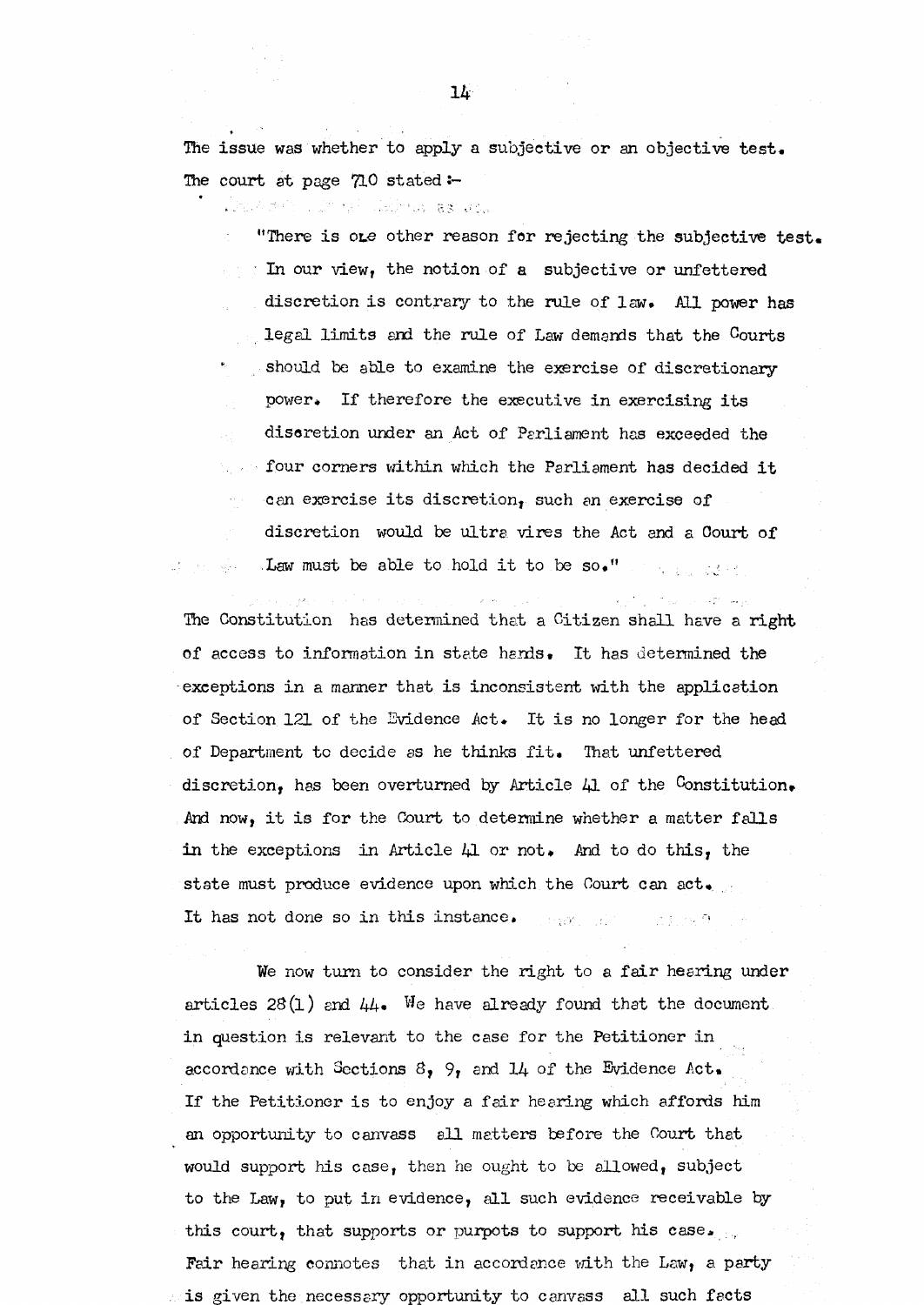Under Article 44 no derogation is permitted from the enjoyment **of the rights set** out therein and under Article  $44(c)$  is the right  $\cdot$ to fair hearing. Mr. Kabatsi submitted that Article 44 must be **read with Article 41 . We do not agree. To accept this argument**  would be to do violence to the clear language of Article  $44$ .

n digital and restricts in the mission of a set It states :-

> **"Notwithstanding anything i n this Constitution, there shall be no derogation from the enjoyment of the following rights and freedoms:—**

 $\mathcal{L}_{\text{max}}$  (a)

- **(b)** 
	- (c) the right to fair hearing."

**[ emphasis i s ours.]** 

**The language is clear . It admits of no other construction. It prohibits any derogation from the enjoyment of the rights se t out therein regardless of anything els e i n the Constitution. It is a**  complete and full protection of the right to fair hearing. It is **important to note that in article**  $44$ **, fairhearing does not go alongside speedy and Public hearing which are it s sister s i n**  Article 28(1) of the Constitution. Speedy and Public hearing is **not protected under Articl e 44. This would, i n our view, explain the provisions i n Article 28(2 ) of the Constitution which allow**  the hearing in Camera, without the press or the Public for reasons of, inter alia, public order or national security. As the right to fair hearing cannot be derogated from, including **on grounds of Public Order or National Security, the Constitution i n Articl e 28(2) allowed the Court t o exclude the Public and the press from a hearing where reasons of Public Order or National**  Security require. We are therefore not able to agree with Mr. Kabatsi that the right to fair hearing is derogable. It is **non-derogable. The Constitution has commanded so . And i t is our duty to exact compliance.**